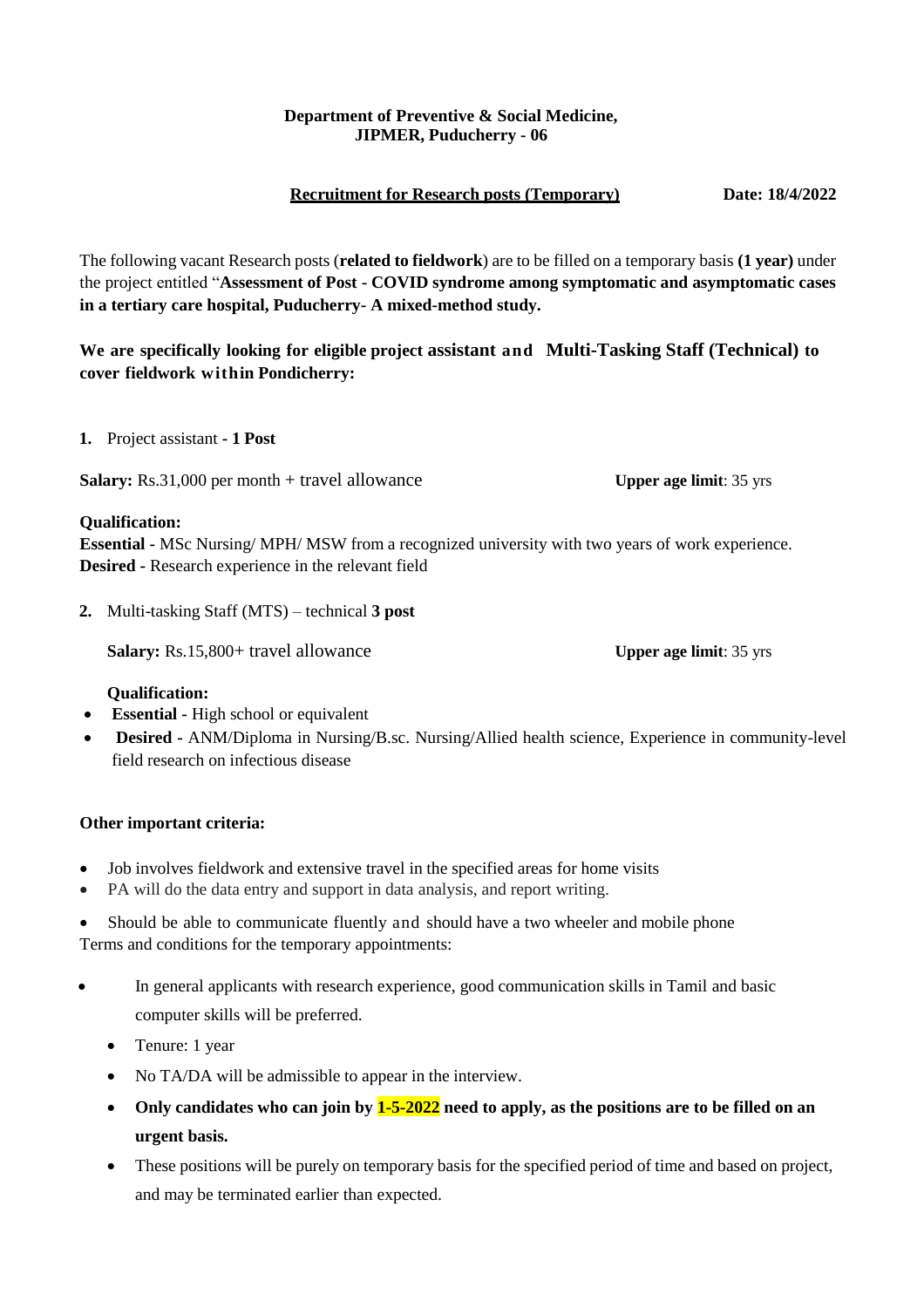- The appointment can be terminated at any time with one month's notice without assigning any reason or if the person's work is considered unsatisfactory by the competent authority.
- If the appointee wishes to resign his/her job, he/she has to serve one month's notice or remit one month's salary or pay thereof, as the case may be proportionate to the shortfall in the notice period.
- The appointee shall be on a whole time appointment for this project and shall not accept any other assignment, paid or otherwise and shall not engage himself/herself in a private practice of any kind during the period of appointment.
- Since the posts are purely temporary, the incumbents selected will have no claim for regular appointments in JIPMER or continuation of his/her services in any other project.
- Benefit of provident fund, HRA, CCA, Leave Travel Concession, Medical Claim etc. are not applicable.
- **Only shortlisted candidates will be called for Interview. The short list will be posted on the JIPMER website approximately by 27-04-2022. No individual communications forWritten test/Interview will be sent.**
- **Canvassing in any form will be lead to disqualification.**

**Interested and eligible candidates may send their application by email only mentioning in subject line "Application for Research assistant / multi tasking worker (Post Covid)"**

**Email for sending application: pcsicmr202[2@gmail.com](mailto:neonatologyjipmer@gmail.com) and drvenkatpgi@gmail.com**

**Applications to be sent in the prescribed format (mentioned below) along with CV and copies of certificate(s) by email to on or before 26-04-2022 4:30 PM**

## **Kindly ensure mobile number and email id are clearly mentioned**

**Additional documents to be enclosed with application in the email:**

- **1. CV**
- **2. Colour photograph (scanned image)**
- **3. Proof for date of birth**
- **4. Proof of residence – Adhar card and driving licence**
- **5. Qualification and experience certificates**

**Dr. Venkatachalam J**

**Principal Investigator – PCS study Additional Professor Department of Preventive and Social Medicine JIPMER, Pondicherry 605006**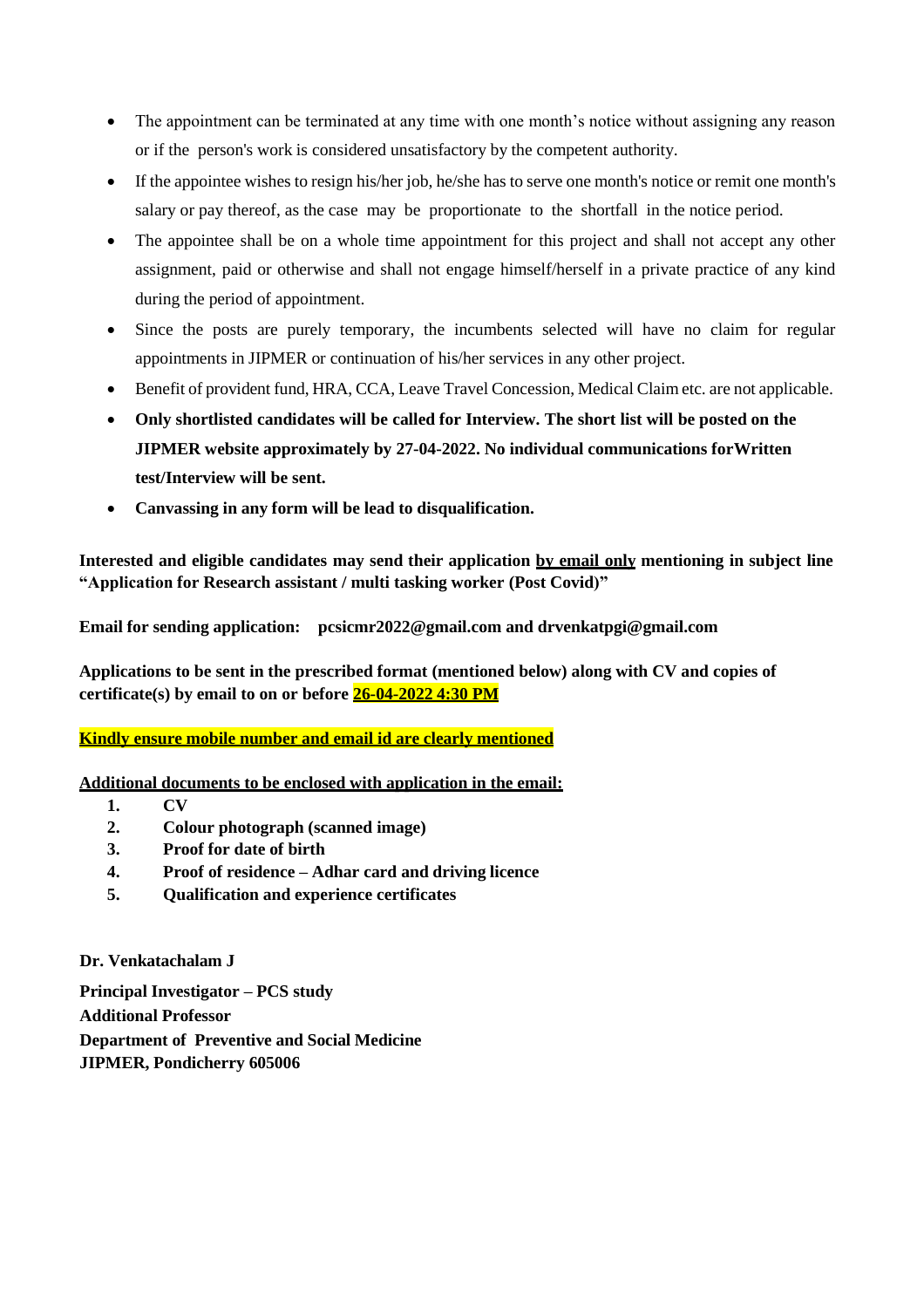| <b>Tentative timeline for recruitment - PCS Study</b> |                               |  |  |  |
|-------------------------------------------------------|-------------------------------|--|--|--|
| <b>Application last date</b>                          | 26-04-2022 4:30 PM            |  |  |  |
| <b>Shortlist published in JIPMER website</b>          | 27-04-2022 (approximate date) |  |  |  |
| <b>Certificate Verification</b>                       | $27-04-2022$ at 09:00 AM      |  |  |  |
| Interview for shortlisted candidate                   | 29-04-2022 (Online)           |  |  |  |
| <b>Announcement of results</b>                        | <b>Shortly</b>                |  |  |  |
| <b>Expected joining date</b>                          | First week of MAY, 2022       |  |  |  |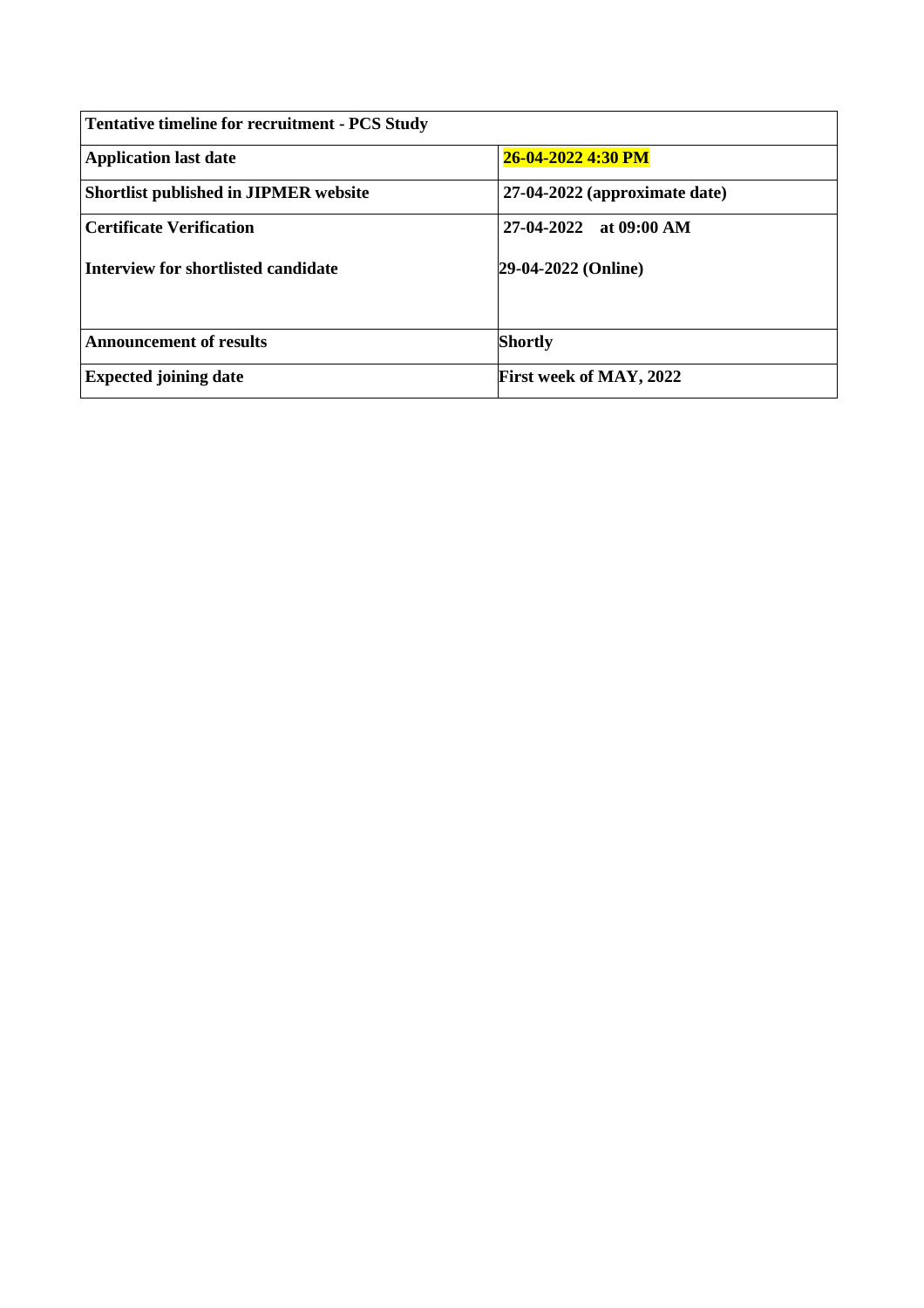# **Department of Preventive &**

# **Social Medicine, JIPMER**

## **Puducherry-605006**

"Assessment of Post - COVID syndrome among symptomatic and asymptomatic cases in a tertiary care hospital, Puducherry- A mixed-method study**)"**

| Application for Project assistant/ MTS technical (PCS study) |                                                            |       |  |  |
|--------------------------------------------------------------|------------------------------------------------------------|-------|--|--|
|                                                              |                                                            | Photo |  |  |
|                                                              | 2. Father's Name : $\frac{1}{2}$                           |       |  |  |
|                                                              |                                                            |       |  |  |
| 4.                                                           |                                                            |       |  |  |
| 5.                                                           | <b>Contact Details:</b>                                    |       |  |  |
|                                                              | <u> 1989 - Johann Stoff, amerikansk politiker (* 1908)</u> |       |  |  |
|                                                              | Telephone Number (Mob) (Alternate no.)                     |       |  |  |
|                                                              |                                                            |       |  |  |
|                                                              |                                                            |       |  |  |

| S.  | Academic/     | Name of Institution | Board / University | Course Duration  | Division/ |
|-----|---------------|---------------------|--------------------|------------------|-----------|
| No. | Professional  |                     |                    | / Yr. of Passing | Grade / % |
|     | Qualification |                     |                    | out              |           |
|     |               |                     |                    |                  |           |
|     |               |                     |                    |                  |           |
|     |               |                     |                    |                  |           |
|     |               |                     |                    |                  |           |